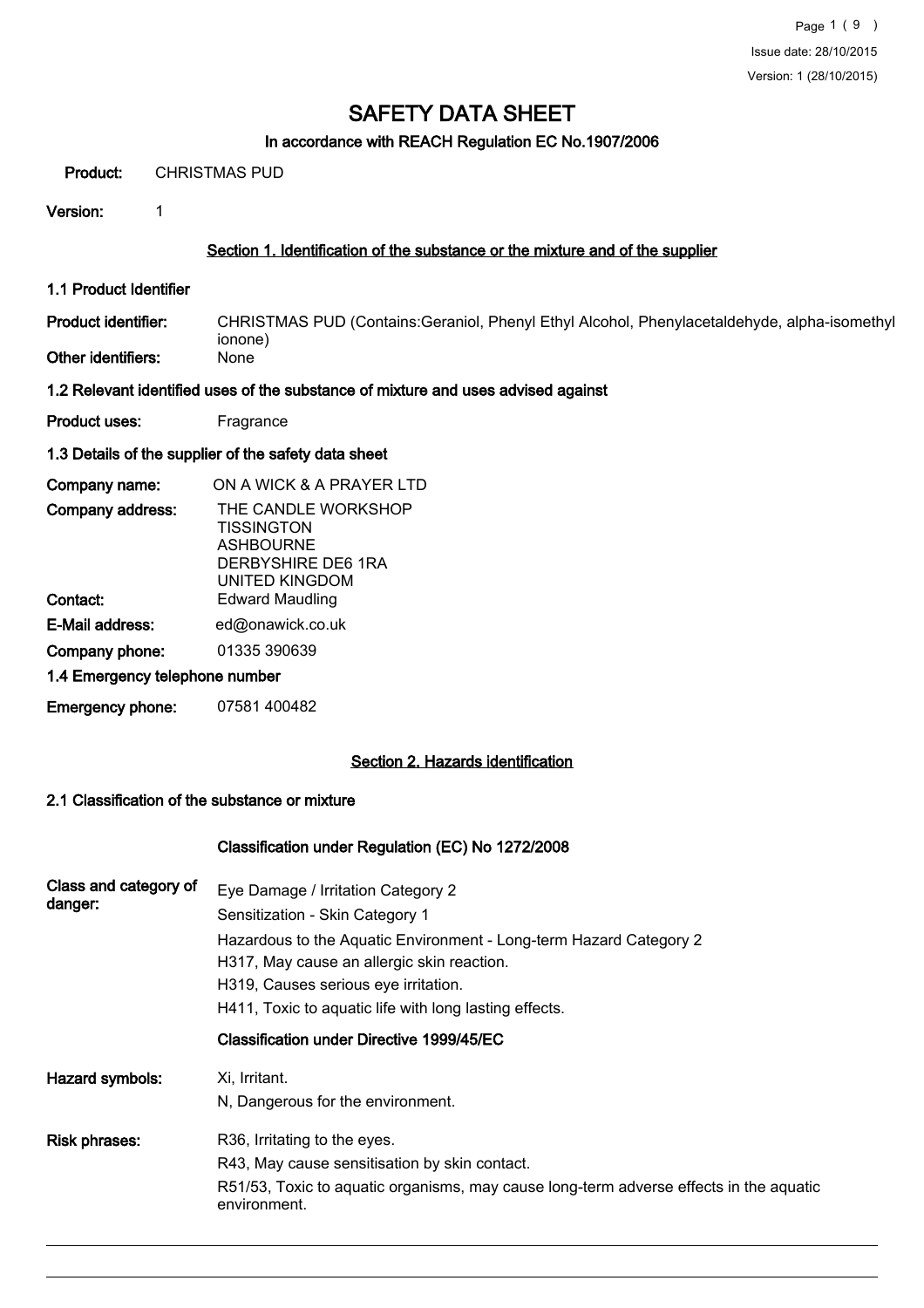#### In accordance with REACH Regulation EC No.1907/2006

Product: CHRISTMAS PUD

Version: 1

2.2 Label elements

Signal word: Warning Hazard statements: H317, May cause an allergic skin reaction. H319, Causes serious eye irritation. H411, Toxic to aquatic life with long lasting effects. EUH208, Contains Nerol, 2,4-Dimethyl-3-cyclohexen-1-carboxaldehyde, Geranyl acetate. May produce an allergic reaction. **Supplemental** Information: **Precautionary** statements: P261, Avoid breathing vapour or dust. P264, Wash hands and other contacted skin thoroughly after handling. P272, Contaminated work clothing should not be allowed out of the workplace. P273, Avoid release to the environment. P280, Wear protective gloves/eye protection/face protection. P302/352, IF ON SKIN: Wash with plenty of soap and water. P305/351/338, IF IN EYES: Rinse cautiously with water for several minutes. Remove contact lenses, if present and easy to do. Continue rinsing. P333/313, If skin irritation or rash occurs: Get medical advice/attention. P337/313, If eye irritation persists: Get medical advice/attention. P363, Wash contaminated clothing before reuse. P391, Collect spillage. P501, Dispose of contents/container to approved disposal site, in accordance with local regulations. Pictograms: Other hazards: None

## Section 3. Composition / information on ingredients

## 3.2 Mixtures

#### Contains:

| Name | CAS |  | <b>REACH Registration</b><br>No. | % | Classification for (DSD) Classification for (CLP)<br>67/548/EEC | 1272/2008 |
|------|-----|--|----------------------------------|---|-----------------------------------------------------------------|-----------|
|------|-----|--|----------------------------------|---|-----------------------------------------------------------------|-----------|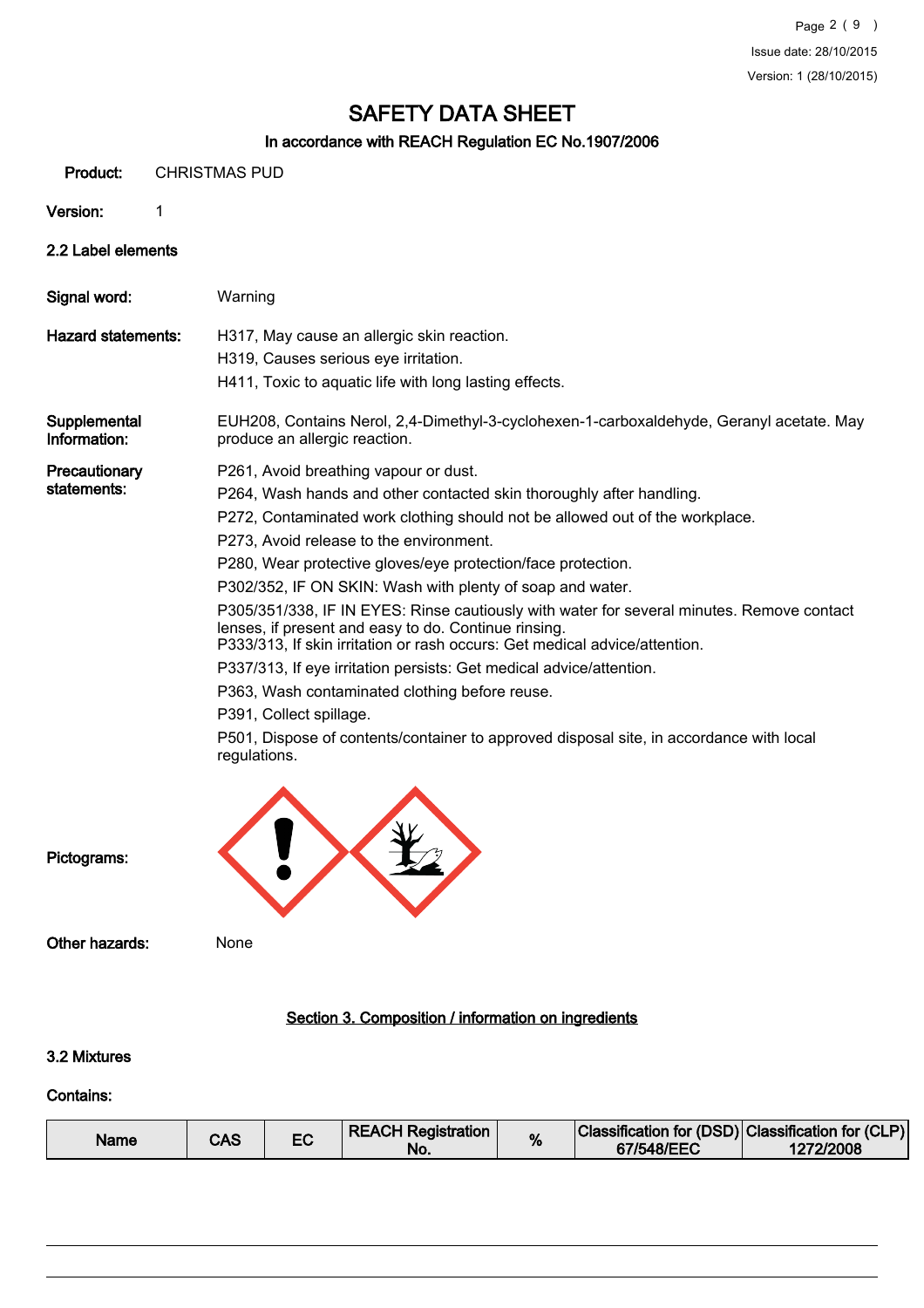## In accordance with REACH Regulation EC No.1907/2006

## Product: CHRISTMAS PUD

#### Version: 1

| Phenyl Ethyl Alcohol                                     | $60 - 12 - 8$  | 200-456-2 | 01-2119963921-31 / - | 10.40%      | Xn; R22-R36                    | ATO 4-EDI 2; H302-H319,-                                        |
|----------------------------------------------------------|----------------|-----------|----------------------|-------------|--------------------------------|-----------------------------------------------------------------|
| alpha-isomethyl<br>ionone                                | 127-51-5       | 204-846-3 |                      | 6.40%       | Xi-N : R43-R36/38-R51/53       | SCI 2-SS 1-SS 1B-EH C2;<br>H315-H317-H319-H320-<br>H411.-       |
| beta-lonone                                              | 14901-07-6     | 238-969-9 |                      | 4.80%       | N; R51/53                      | EH C2;H411,-                                                    |
| Benzyl acetate                                           | $140 - 11 - 4$ | 205-399-7 |                      | 4.02%       | $\sim$ ) $\sim$                | EH C3:H412,-                                                    |
| Amyl salicylate                                          | 2050-08-0      | 911-280-7 |                      | 4.00%       | Xn-N ; R22-R50/53              | ATO 4-EH A1-EH C1;<br>H302-H410,-                               |
| Phenylacetaldehyde<br>dimethyl acetal                    | 101-48-4       | 202-945-6 |                      | 3.20%       | Xi : R36                       | EDI 2:H319.-                                                    |
| Nerolidol                                                | 7212-44-4      | 230-597-5 | 01-2119457636-29     | 2.56%       | $N:$ R50/53                    | EDI 2-EH A1-EH C1;H319-<br>H410.-                               |
| Phenylacetaldehyde                                       | 122-78-1       | 204-574-5 |                      | 2.40%       | Xn; R22-R43                    | ATO 4-SS 1B; H302-H317,-                                        |
| Geranyl acetate                                          | 105-87-3       | 203-341-5 |                      | 1.60%       | Xi-N; R38-R43-R51/53           | SCI 2-SS 1-EH C3;H315-<br>H317-H412,-                           |
| 2,4-Dimethyl-3-<br>cvclohexen-1-<br>carboxaldehyde       | 68039-49-6     | 268-264-1 |                      | 1.60%       | Xi ; R43-R36/38-R52/53         | SCI 2-EDI 2-SS 1B-EH C3:<br>H315-H317-H319-H412,-               |
| Cedrol                                                   | 77-53-2        | 201-035-6 |                      | 0.86%       | $N:$ R51/53                    | EH C2:H411,-                                                    |
| Tetrahydro-4-methyl-2-<br>(2-methylpropen-1-yl)<br>pyran | 16409-43-1     | 240-457-5 |                      | 0.80%       | Xn : R38-R62                   | <b>SCI 2-EDI 2-REP 2-EH C3:</b><br>H315-H319-H361-H412.-        |
| Phenyl Ethyl Salicylate                                  | 87-22-9        | 201-732-5 |                      | 0.48%       | $N:$ R51/53                    | EH C2:H411,-                                                    |
| alpha-Cedrene                                            | 469-61-4       | 207-418-4 |                      | 0.38%       | Xn-N; R65-R50/53               | AH 1-EH A1-EH C1; H304-<br>H410.-                               |
| Geraniol                                                 | 106-24-1       | 203-377-1 |                      | 0.25%       | Xi : R38-R41-R43               | SCI 2-EDI 1-SS 1;H315-<br>H317-H318.-                           |
| Nerol                                                    | 106-25-2       | 203-378-7 |                      | 0.20%       | Xi : R43-R36/38                | SCI 2-EDI 2-SS 1B; H315-<br>H317-H319,-                         |
| p-Methylanisole                                          | 104-93-8       | 203-253-7 |                      | 0.18%       | Xn: R10-R22-R38-R63-<br>R52/53 | FL 3-ATO 4-SCI 2-REP 2-<br>EH C3;H226-H302-H315-<br>H361-H412,- |
| beta-Caryophyllene                                       | 87-44-5        | 201-746-1 |                      | 0.13%       | $Xn$ ; R65                     | AH 1:H304,-                                                     |
| alpha-Guaiene                                            | 3691-12-1      |           |                      | 0.02%       | Xn : R38-R65                   | SCI 2-EDI 2-AH 1;H304-<br>H315-H319,-                           |
| alpha-Pinene                                             | 80-56-8        | 201-291-9 |                      | < 0.001%    | Xn: R10-R38-R43-R65            | FL 3-SCI 2-SS 1B-AH 1;<br>H226-H304-H315-H317,-                 |
| beta-Pinene                                              | 127-91-3       | 204-872-5 |                      | $< 0.001\%$ | Xn: R10-R38-R43-R65            | FL 3-SCI 2-SS 1B-AH 1;<br>H226-H304-H315-H317,-                 |

Substances with Community workplace exposure limits, not listed above:

Not Applicable

Substances that are persistent, bioaccumulative and toxic or very persistent and very bioaccumulative, greater than 0.1%:

Not Applicable

## Section 4. First-aid measures

#### 4.1 Description of first aid measures

IF ON SKIN: Wash with plenty of soap and water.

IF IN EYES: Rinse cautiously with water for several minutes. Remove contact lenses, if present and easy to do. Continue rinsing.

#### 4.2 Most important symptoms and effects, both acute and delayed

May cause an allergic skin reaction.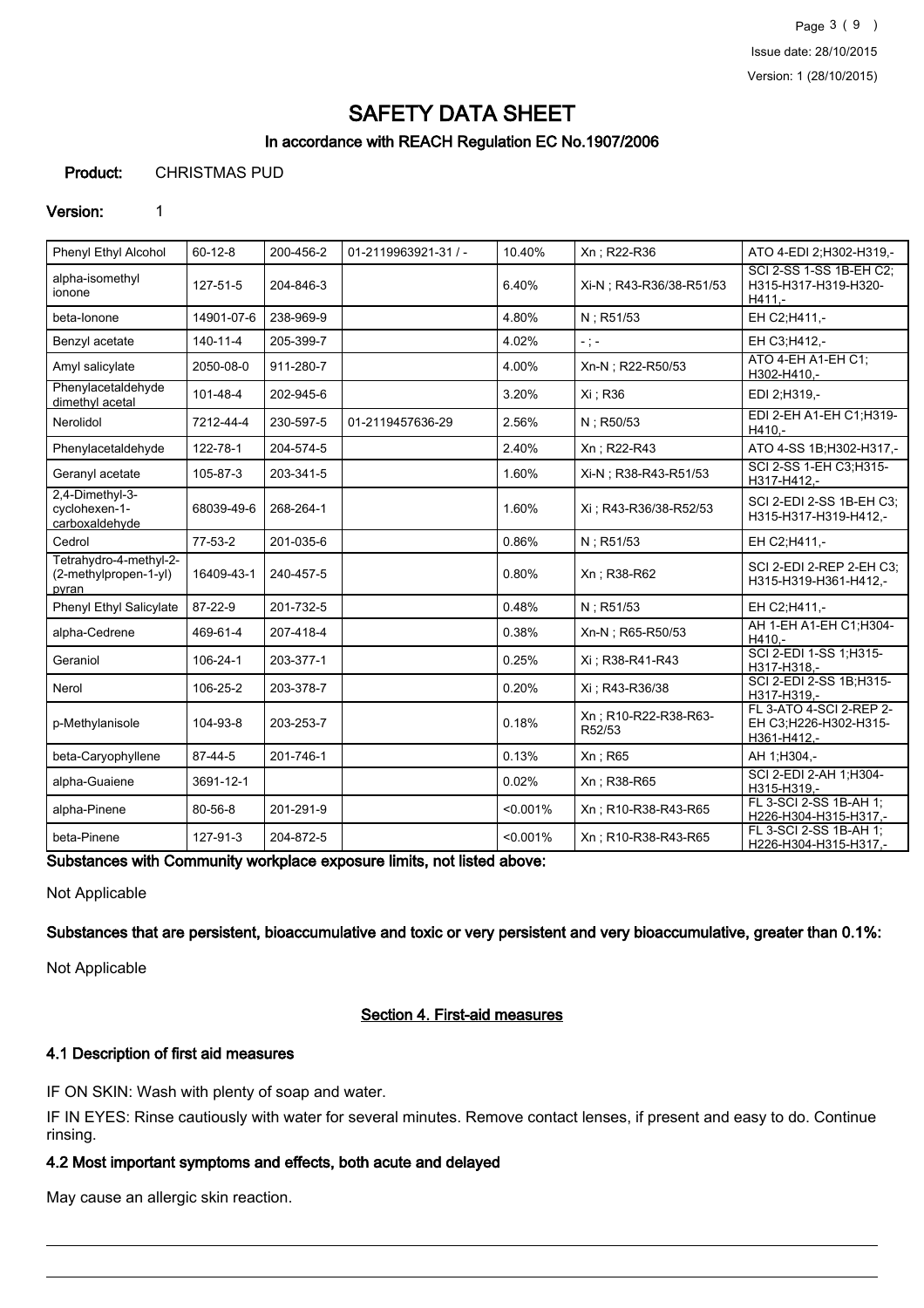## In accordance with REACH Regulation EC No.1907/2006

## Product: CHRISTMAS PUD

#### Version: 1

Causes serious eye irritation.

#### 4.3 Indication of any immediate medical attention and special treatment needed

None expected, see Section 4.1 for further information.

#### SECTION 5: Firefighting measures

## 5.1 Extinguishing media

Suitable media: Carbon dioxide, Dry chemical, Foam.

#### 5.2 Special hazards arising from the substance or mixture

In case of fire, may be liberated: Carbon monoxide, Unidentified organic compounds.

#### 5.3 Advice for fire fighters:

In case of insufficient ventilation, wear suitable respiratory equipment.

#### Section 6. Accidental release measures

#### 6.1 Personal precautions, protective equipment and emergency procedures:

Avoid inhalation. Avoid contact with skin and eyes. See protective measures under Section 7 and 8.

#### 6.2 Environmental precautions:

Keep away from drains, surface and ground water, and soil.

#### 6.3 Methods and material for containment and cleaning up:

Remove ignition sources. Provide adequate ventilation. Avoid excessive inhalation of vapours. Contain spillage immediately by use of sand or inert powder. Dispose of according to local regulations.

#### 6.4 Reference to other sections:

Also refer to sections 8 and 13.

## Section 7. Handling and storage

#### 7.1 Precautions for safe handling:

Keep away from heat, sparks, open flames and hot surfaces. - No smoking. Use personal protective equipment as required. Use in accordance with good manufacturing and industrial hygiene practices. Use in areas with adequate ventilation Do not eat, drink or smoke when using this product.

#### 7.2 Conditions for safe storage, including any incompatibilities:

Store in a well-ventilated place. Keep container tightly closed. Keep cool. Ground/bond container and receiving equipment. Use explosion-proof electrical, ventilating and lighting equipment. Use only non-sparking tools. Take precautionary measures against static discharge.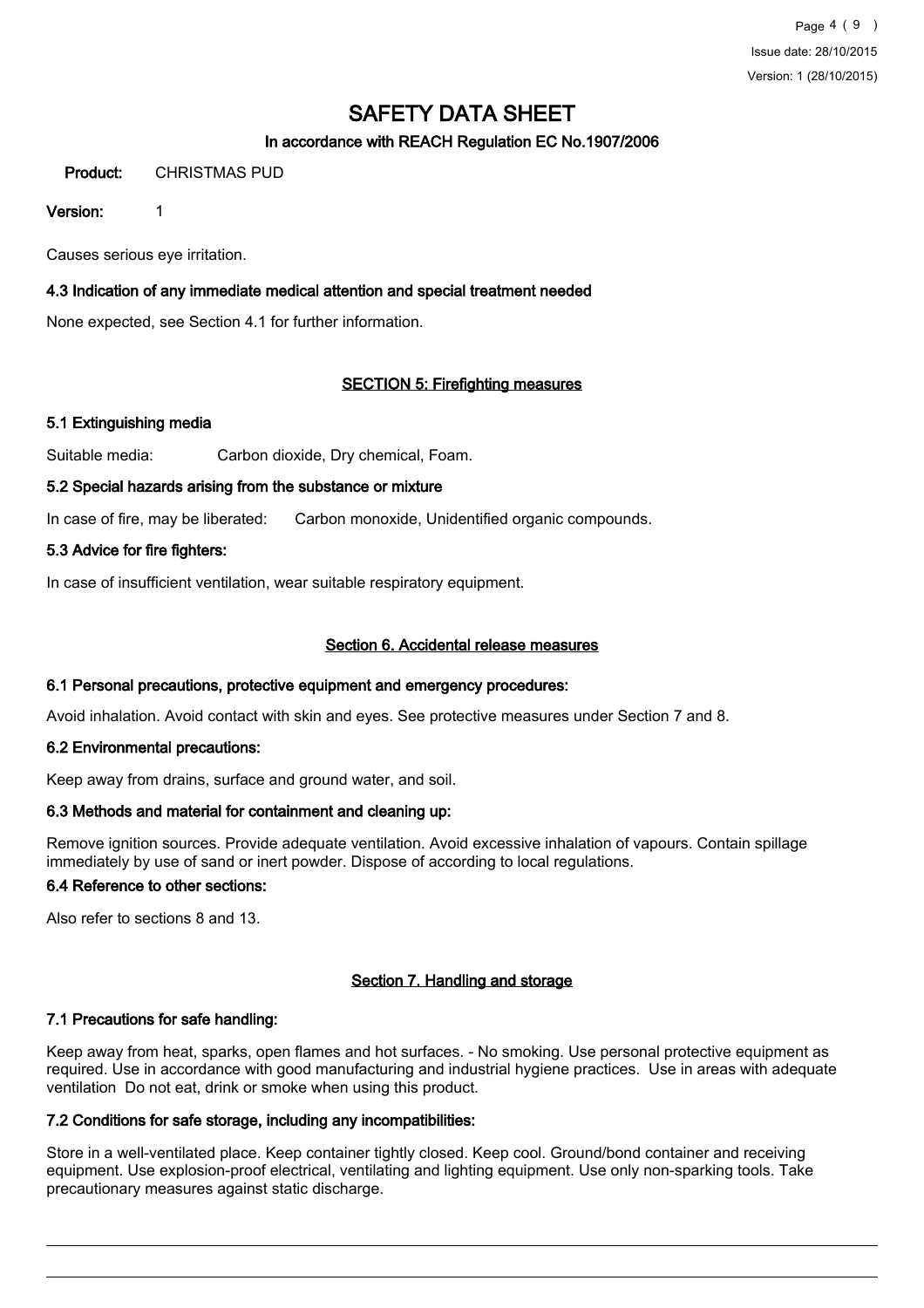## In accordance with REACH Regulation EC No.1907/2006

#### Product: CHRISTMAS PUD

Version: 1

## 7.3 Specific end use(s):

Use in accordance with good manufacturing and industrial hygiene practices.

## Section 8. Exposure controls/personal protection

## 8.1 Control parameters

Workplace exposure limits: Not Applicable

## 8.2 Exposure Controls

## Eye / Skin Protection

Wear protective gloves/eye protection/face protection

## Respiratory Protection

Under normal conditions of use and where adequate ventilation is available to prevent build up of excessive vapour, this material should not require special engineering controls. However, in conditions of high or prolonged use, or high temperature or other conditions which increase exposure, the following engineering controls can be used to minimise exposure to personnel: a) Increase ventilation of the area with local exhaust ventilation. b) Personnel can use an approved, appropriately fitted respirator with organic vapour cartridge or canisters and particulate filters. c) Use closed systems for transferring and processing this material.

Also refer to Sections 2 and 7.

## Section 9. Physical and chemical properties

## 9.1 Information on basic physical and chemical properties

| Appearance:                    | Very Pale Yellow To Pale Yellow in 8ml vial |
|--------------------------------|---------------------------------------------|
| Odour:                         | Not determined                              |
| pH:                            | Not determined                              |
| Initial boiling point / range: | Not determined                              |
| Flash point:                   | >61 °C                                      |
| Vapour pressure:               | Not determined                              |
| <b>Relative density:</b>       | Not determined                              |
| Solubility(ies):               | Not determined                              |
| 9.2 Other information:         | None available                              |
|                                |                                             |

## Section 10. Stability and reactivity

## 10.1 Reactivity:

Presents no significant reactivity hazard, by itself or in contact with water.

## 10.2 Chemical stability:

Good stability under normal storage conditions.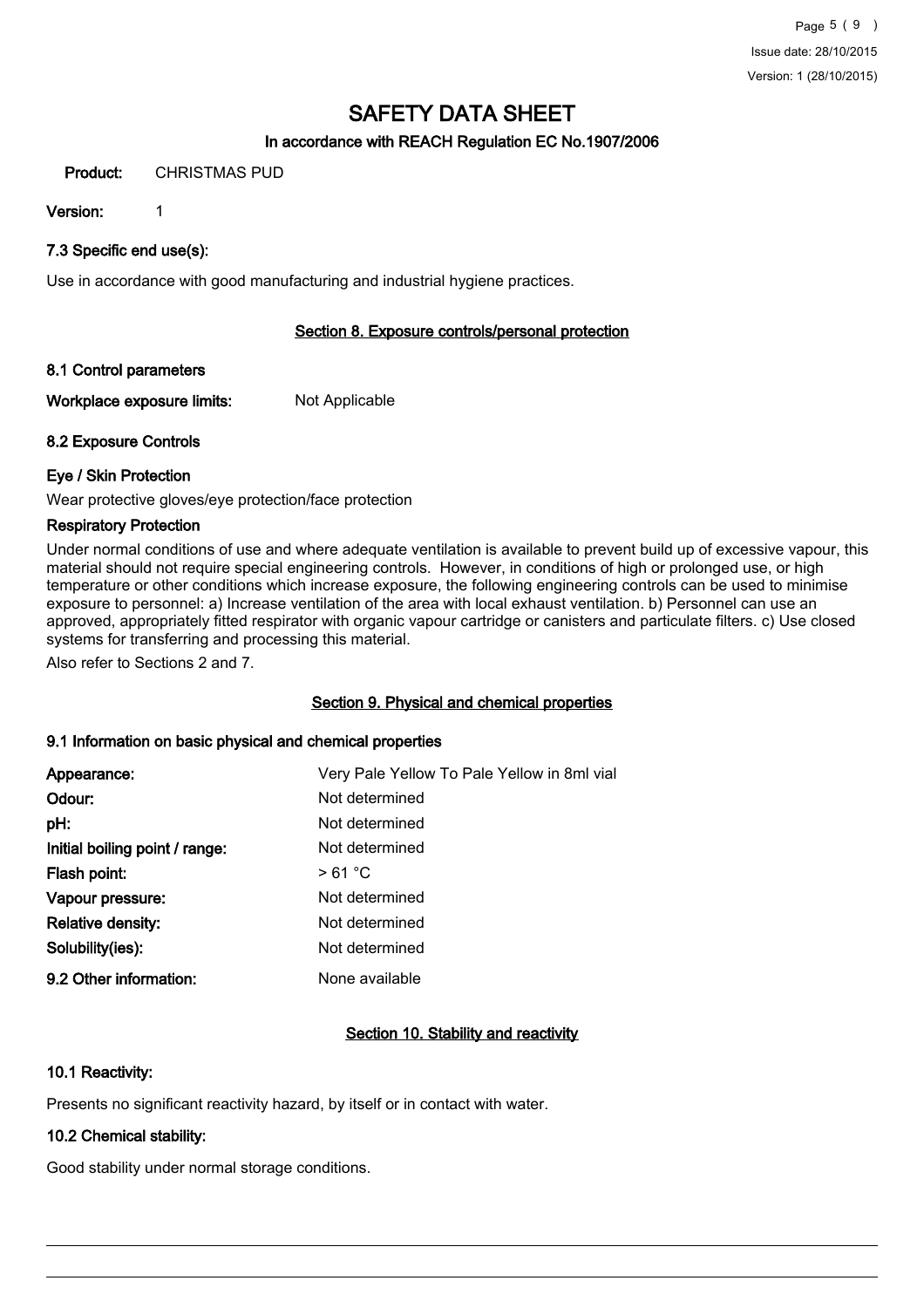## In accordance with REACH Regulation EC No.1907/2006

## Product: CHRISTMAS PUD

Version: 1

## 10.3 Possibility of hazardous reactions:

Not expected under normal conditions of use.

#### 10.4 Conditions to avoid:

Avoid extreme heat.

#### 10.5 Incompatible materials:

Avoid contact with strong acids, alkalis or oxidising agents.

#### 10.6 Hazardous decomposition products:

Not expected.

#### Section 11. Toxicological information

#### 11.1 Information on toxicological effects

This mixture has not been tested as a whole for health effects. The health effects have been calculated using the methods outlined in Regulation (EC) No 1272/2008 (CLP).

May cause an allergic skin reaction.

Causes serious eye irritation.

| Assumed Toxicity Value (LD50 or ATE) for Acute Oral Toxicity:       | >5000                |
|---------------------------------------------------------------------|----------------------|
| Assumed Toxicity Value (LD50 or ATE) for Acute Dermal Toxicity:     | >5000                |
| Assumed Toxicity Value (LC50 or ATE) for Acute Inhalation Toxicity: | Not Available        |
| <b>Inhalation Route:</b>                                            | <b>Not Available</b> |

## Information about hazardous ingredients in the mixture

| Ingredient           | <b>CAS</b>    | <b>EC</b> | LD50/ATE Oral | LD50/ATE<br>Dermal | LC50/ATE<br>Inhalation | LC50 Route    |
|----------------------|---------------|-----------|---------------|--------------------|------------------------|---------------|
| Amyl salicylate      | 2050-08-0     | 911-280-7 | 2000          | Not available      | Not available          | Not available |
| Phenyl Ethyl Alcohol | $60 - 12 - 8$ | 200-456-2 | 1610          | 2500               | Not available          | Not available |
| Phenylacetaldehyde   | 122-78-1      | 204-574-5 | 1550          | 2500               | Not available          | Not available |

Refer to Sections 2 and 3 for additional information.

## Section 12. Ecological information

#### 12.1 Toxicity:

Toxic to aquatic life with long lasting effects.

12.2 Persistence and degradability: Not available

12.3 Bioaccumulative potential: Not available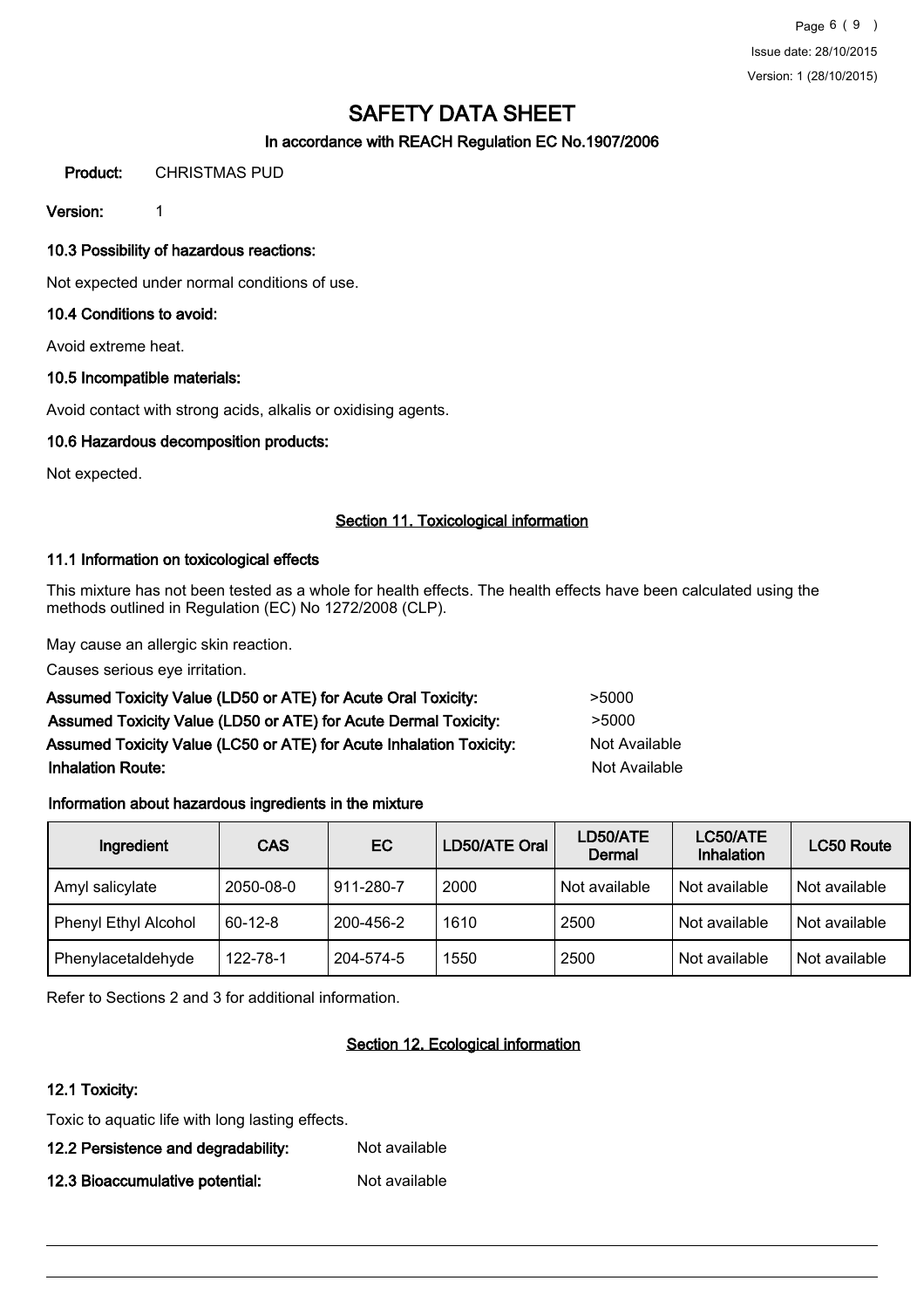## In accordance with REACH Regulation EC No.1907/2006

Product: CHRISTMAS PUD

Version: 1

12.4 Mobility in soil: Not available

#### 12.5 Results of PBT and vPvB assessment:

This substance does not meet the PBT/vPvB criteria of REACH, annex XIII.

12.6 Other adverse effects: Not available

#### Section 13. Disposal considerations

#### 13.1 Waste treatment methods:

Dispose of in accordance with local regulations. Avoid disposing into drainage systems and into the environment. Empty containers should be taken to an approved waste handling site for recycling or disposal.

#### Section 14. Transport information

| 14.1 UN number:                                                               | UN3082                                                                                   |  |  |  |
|-------------------------------------------------------------------------------|------------------------------------------------------------------------------------------|--|--|--|
| 14.2 UN Proper Shipping Name:                                                 | ENVIRONMENTALLY HAZARDOUS SUBSTANCE, LIQUID, N.O.S. (Amyl)<br>salicylate, alpha-Cedrene) |  |  |  |
| 14.3 Transport hazard class(es):                                              | 9                                                                                        |  |  |  |
| Sub Risk:                                                                     |                                                                                          |  |  |  |
| 14.4. Packing Group:                                                          | Ш                                                                                        |  |  |  |
| 14.5 Environmental hazards:                                                   | This is an environmentally hazardous substance.                                          |  |  |  |
| 14.6 Special precautions for user:                                            | None additional                                                                          |  |  |  |
| 14.7 Transport in bulk according to Annex II of MARPOL73/78 and the IBC Code: |                                                                                          |  |  |  |

Not applicable

## Section 15. Regulatory information

#### 15.1 Safety, health and environmental regulations/legislation specific for the substance or mixture

None additional

#### 15.2 Chemical Safety Assessment

A Chemical Safety Assessment has not been carried out for this product.

#### Section 16. Other information

Concentration % Limits: EH C2=21.70% EH C3=2.16% EH C4=0.31802634% EDI 2=37.53% EDI 2A=37.53% SS 1=15.63% Total Fractional Values: EH C2=4.61 EH C3=46.37 EH C4=314.44 EDI 2=2.66 EDI 2A=2.66 SS 1=6.40 Key to revisions:

Not applicable

Key to abbreviations: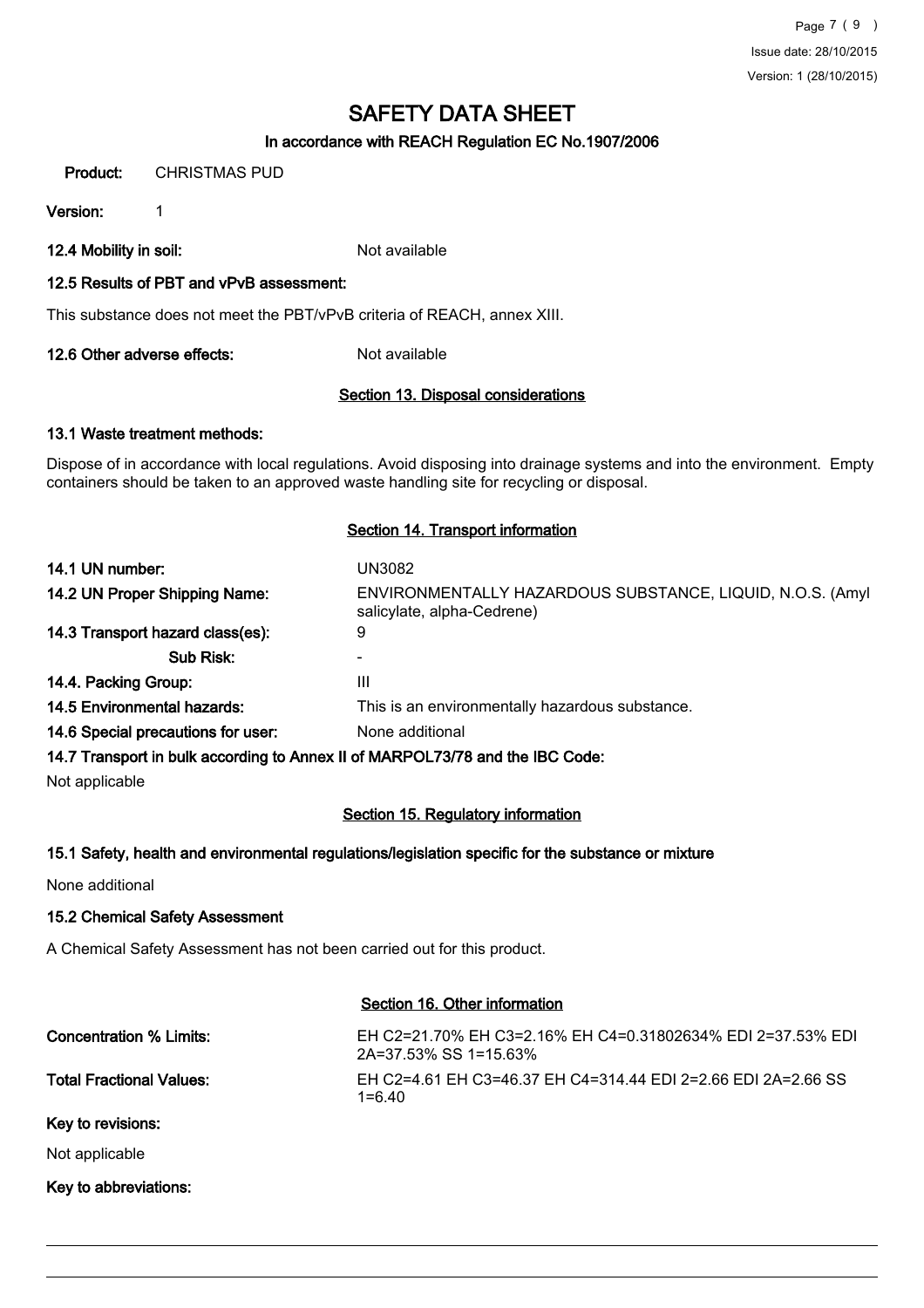Page 8 ( 9 ) Issue date: 28/10/2015 Version: 1 (28/10/2015)

# SAFETY DATA SHEET

## In accordance with REACH Regulation EC No.1907/2006

Product: CHRISTMAS PUD

#### Version: 1

| <b>Abbreviation</b> | Meaning                                                                                                                            |
|---------------------|------------------------------------------------------------------------------------------------------------------------------------|
| AH 1                | <b>Aspiration Hazard Category 1</b>                                                                                                |
| ATO <sub>4</sub>    | Acute Toxicity - Oral Category 4                                                                                                   |
| EDI 1               | Eye Damage / Irritation Category 1                                                                                                 |
| EDI <sub>2</sub>    | Eye Damage / Irritation Category 2                                                                                                 |
| EH A1               | Hazardous to the Aquatic Environment - Acute Hazard Category 1                                                                     |
| EH <sub>C1</sub>    | Hazardous to the Aquatic Environment - Long-term Hazard Category 1                                                                 |
| EH <sub>C2</sub>    | Hazardous to the Aquatic Environment - Long-term Hazard Category 2                                                                 |
| EH <sub>C3</sub>    | Hazardous to the Aquatic Environment - Long-term Hazard Category 3                                                                 |
| FL <sub>3</sub>     | Flammable Liquid, Hazard Category 3                                                                                                |
| H226                | Flammable liquid and vapour.                                                                                                       |
| H302                | Harmful if swallowed.                                                                                                              |
| H304                | May be fatal if swallowed and enters airways.                                                                                      |
| H315                | Causes skin irritation.                                                                                                            |
| H317                | May cause an allergic skin reaction.                                                                                               |
| H318                | Causes serious eye damage.                                                                                                         |
| H319                | Causes serious eye irritation.                                                                                                     |
| H320                | Causes eye irritation.                                                                                                             |
| H361                | Suspected of damaging fertility or the unborn child (exposure route).                                                              |
| H410                | Very toxic to aquatic life with long lasting effects.                                                                              |
| H411                | Toxic to aquatic life with long lasting effects.                                                                                   |
| H412                | Harmful to aquatic life with long lasting effects.                                                                                 |
| P202                | Do not handle until all safety precautions have been read and understood.                                                          |
| P210                | Keep away from heat, sparks, open flames and hot surfaces. - No smoking.                                                           |
| P233                | Keep container tightly closed.                                                                                                     |
| P240                | Ground/bond container and receiving equipment.                                                                                     |
| P241                | Use explosion-proof electrical, ventilating and lighting equipment.                                                                |
| P242                | Use only non-sparking tools.                                                                                                       |
| P243                | Take precautionary measures against static discharge.                                                                              |
| P261                | Avoid breathing vapour or dust.                                                                                                    |
| P264                | Wash hands and other contacted skin thoroughly after handling.                                                                     |
| P270                | Do not eat, drink or smoke when using this product.                                                                                |
| P272                | Contaminated work clothing should not be allowed out of the workplace.                                                             |
| P273                | Avoid release to the environment.                                                                                                  |
| P280                | Wear protective gloves/eye protection/face protection.                                                                             |
| P301/310            | IF SWALLOWED: Immediately call a POISON CENTER or doctor/physician.                                                                |
| P301/312            | IF SWALLOWED: call a POISON CENTER or doctor/physician if you feel unwell.                                                         |
| P302/352            | IF ON SKIN: Wash with plenty of soap and water.                                                                                    |
| P303/361/353        | IF ON SKIN (or hair): Remove/take off immediately all contaminated clothing. Rinse skin with<br>water/shower.                      |
| P305/351/338        | IF IN EYES: Rinse cautiously with water for several minutes. Remove contact lenses, if present and easy<br>to do. Continue rinsing |
| P308/313            | IF exposed or concerned: Get medical advice/attention.                                                                             |